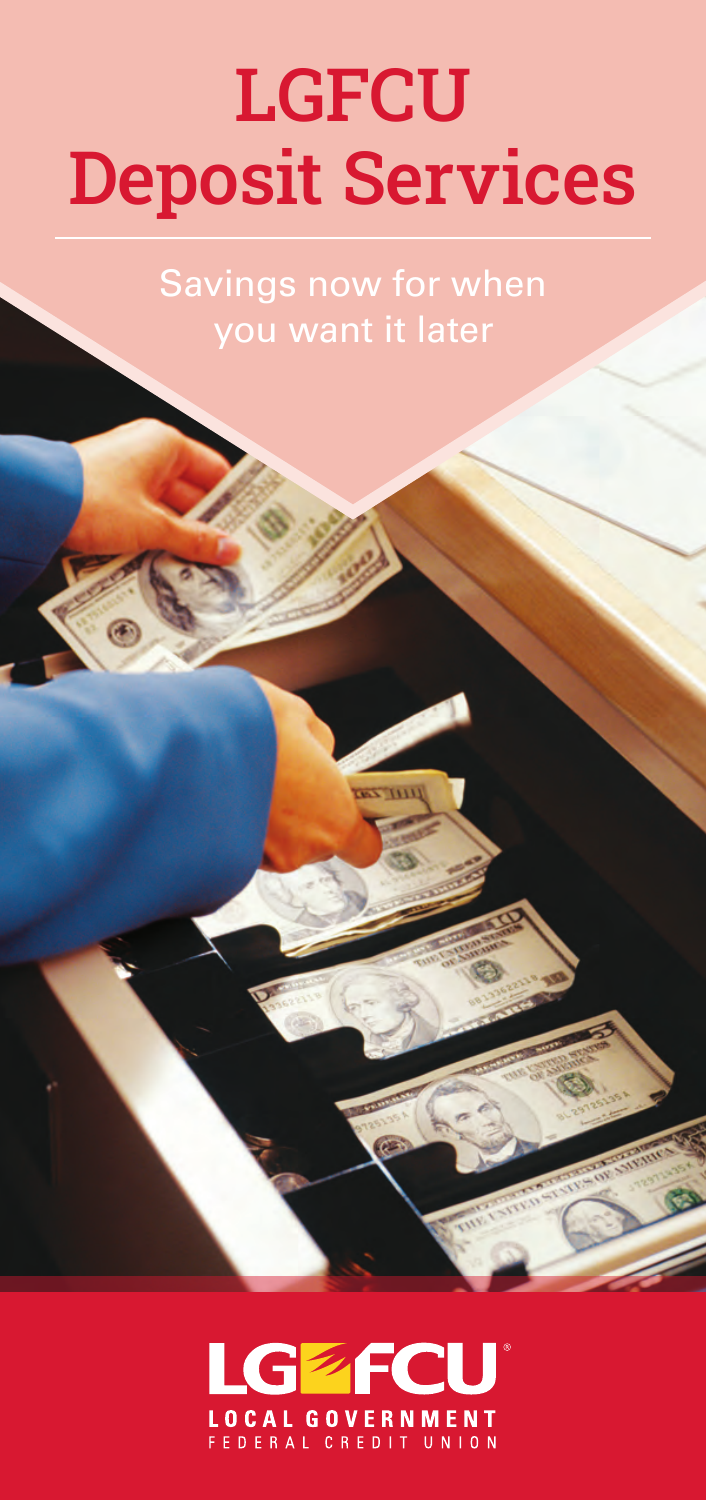# $\Box$

Local Government Federal Credit Union wants to make it as easy as possible for you to build your savings. We offer a variety of share and deposit account options, all with competitive rates and convenient access, to fit your life and needs. Learn even more at **lgfcu.org**.

# Share and Deposit Accounts

On all Share and Deposit Accounts, you can choose paper or electronic statements (E-statements) to view your account information including balance, account activity and dividend rate. To opt in to E-statements, log in to Member Connect.

#### **Share Accounts**

To become an LGFCU member, you must open a Share Account, which is a savings account that earns dividends.

- ▶ You can open a Share Account with a minimum deposit of \$25. There is a \$1 service fee if your balance drops below \$25.
- 4Access and manage your money using any CashPoints<sup>®</sup> ATM, the LGFCU Mobile App<sup>\*</sup>, our online Member Connect system, via 24/7 Member Services, or at the branch.
- ▶ For our youngest members we offer FAT CAT® Share Accounts, designed for children up to age 12, and Zard Accounts for teens ages 13 to 19.
- $\blacktriangleright$  Monthly account statements provide information including your balance, account activity and dividend rate. The rate is determined by the board of directors and is subject to change daily.
- ▶ Dividends are compounded daily and paid monthly, with the period beginning on the same day your monthly statement is created.
- ▶ You may designate your Share Account as a protecting account for your LGFCU Checking Account if you enroll in our Overdraft Transfer Service. †

#### **Checking Account**

With low fees and dividends that compound daily and are paid monthly, your LGFCU Checking Account works hard for you.

- ▶ There's a low monthly maintenance fee of only \$1.
- ▶ Your Checking Account is eligible for Overdraft Transfer Service. †

<sup>\*</sup> LGFCU does not control the functionality of your mobile device's biometric authentication for sign-in to our app, as applicable, and does not have access to biometric information stored on your device. Eligibility requirements and other restrictions apply. Message and data rates may apply.

<sup>†</sup> Funds will be transferred to the Checking Account in \$50 increments from share and deposit accounts, Visa® credit cards and Open-End Signature Personal Loans, and in \$500 increments from Home Equity Lines of Credit. Overdraft transfers occur in whole dollar amounts. Each overdraft transfer is subject to a service fee in the amount of \$0.50. To enroll in Overdraft Transfer Service, log into Member Connect, call us at 888.732.8562, or visit a local branch.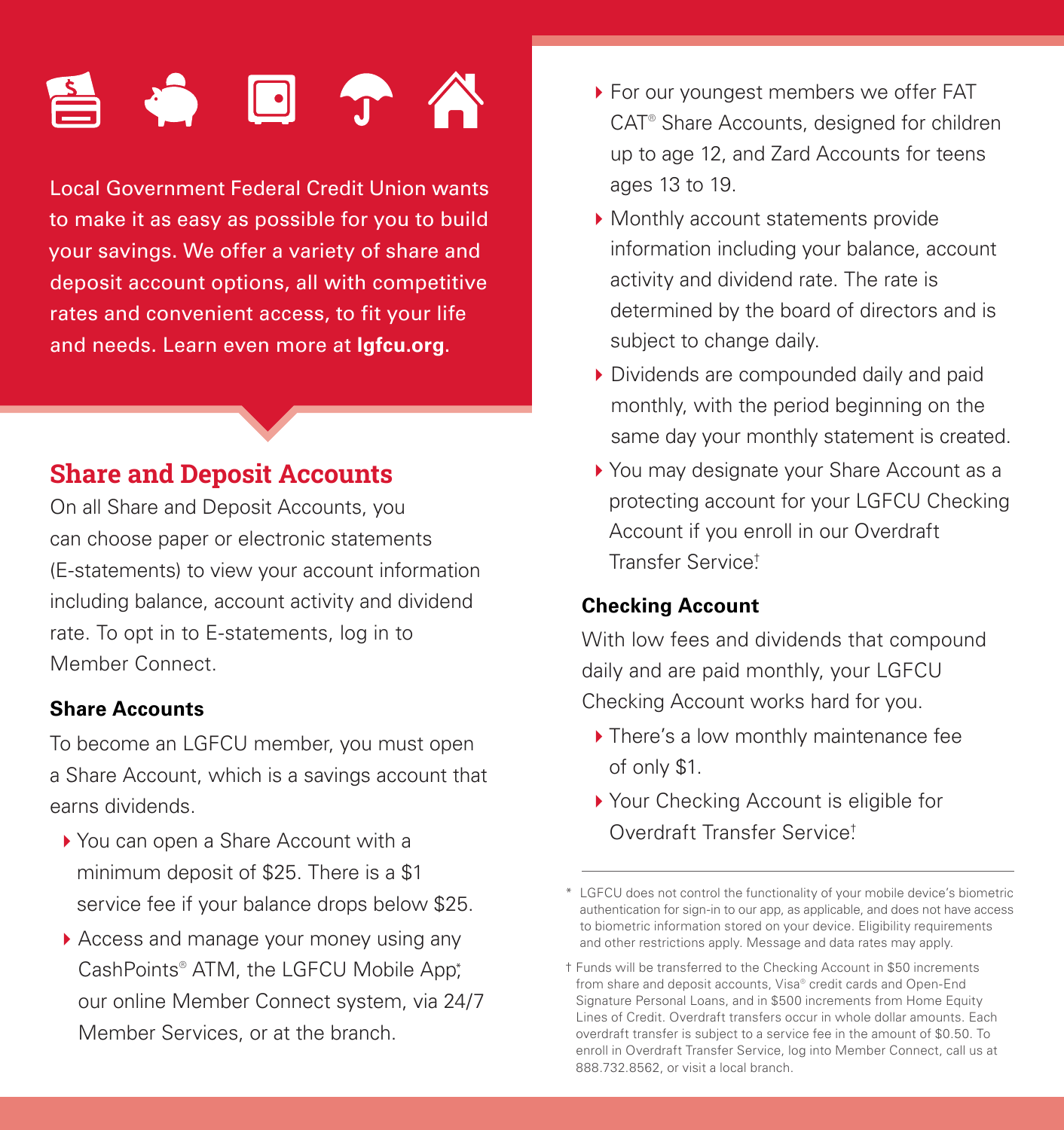- ▶ Access and manage your money using any CashPoints<sup>®</sup> ATM, the LGFCU Mobile App\*, our online Member Connect system, via 24/7 Member Services, or at the branch.
- ▶ Monthly account statements provide information including your balance, account activity and dividend rate. The rate is determined by the board of directors and is subject to change daily.
- 4 Dividends are compounded daily and paid monthly, with the period beginning on the same day your monthly statement is created.
- ▶ Complimentary online BillPay service lets you create one-time and recurring bill payments from your account.

#### **CashPoints**®  **Global Account**

CashPoints® Global (CPG) is a demand deposit account. The CPG card is the primary means of accessing the account, and the card can be used anywhere you see the Visa® logo! This account has no minimum balance and does not earn dividends.

▶ Your account can be accessed using any CashPoints<sup>®</sup> ATM, the LGFCU Mobile App<sup>\*</sup>, our online Member Connect system, via 24/7 Member Services, or at the branch.

- ▶ CPG accounts have a \$1 monthly maintenance fee. Maintenance fees will not accrue for CPG accounts with a zero balance on the statement date.
- ▶ There are no overdraft or non-sufficient funds (NSF) fees because spending is limited to available funds.

#### **Money Market Share Account**

Our Money Market Share Account provides a safe and flexible place for your money to earn higher rates.

- $\blacktriangleright$  The minimum opening deposit is \$250. There is a \$2 service fee if your balance drops below \$250 during any statement period.
- Access and manage your money using any CashPoints<sup>®</sup> ATM, the LGFCU Mobile App\*, our online Member Connect system, via 24/7 Member Services, or at the branch.
- $\blacktriangleright$  Monthly account statements provide information including your balance, account activity and dividend rate. The rate is determined by the board of directors and is subject to change daily.
- 4 Dividends are compounded daily and paid monthly, with the period beginning on the same day your monthly statement is created.

<sup>\*</sup> LGFCU does not control the functionality of your mobile device's biometric authentication for sign-in to our app, as applicable, and does not have access to biometric information stored on your device. Eligibility requirements and other restrictions apply. Message and data rates may apply.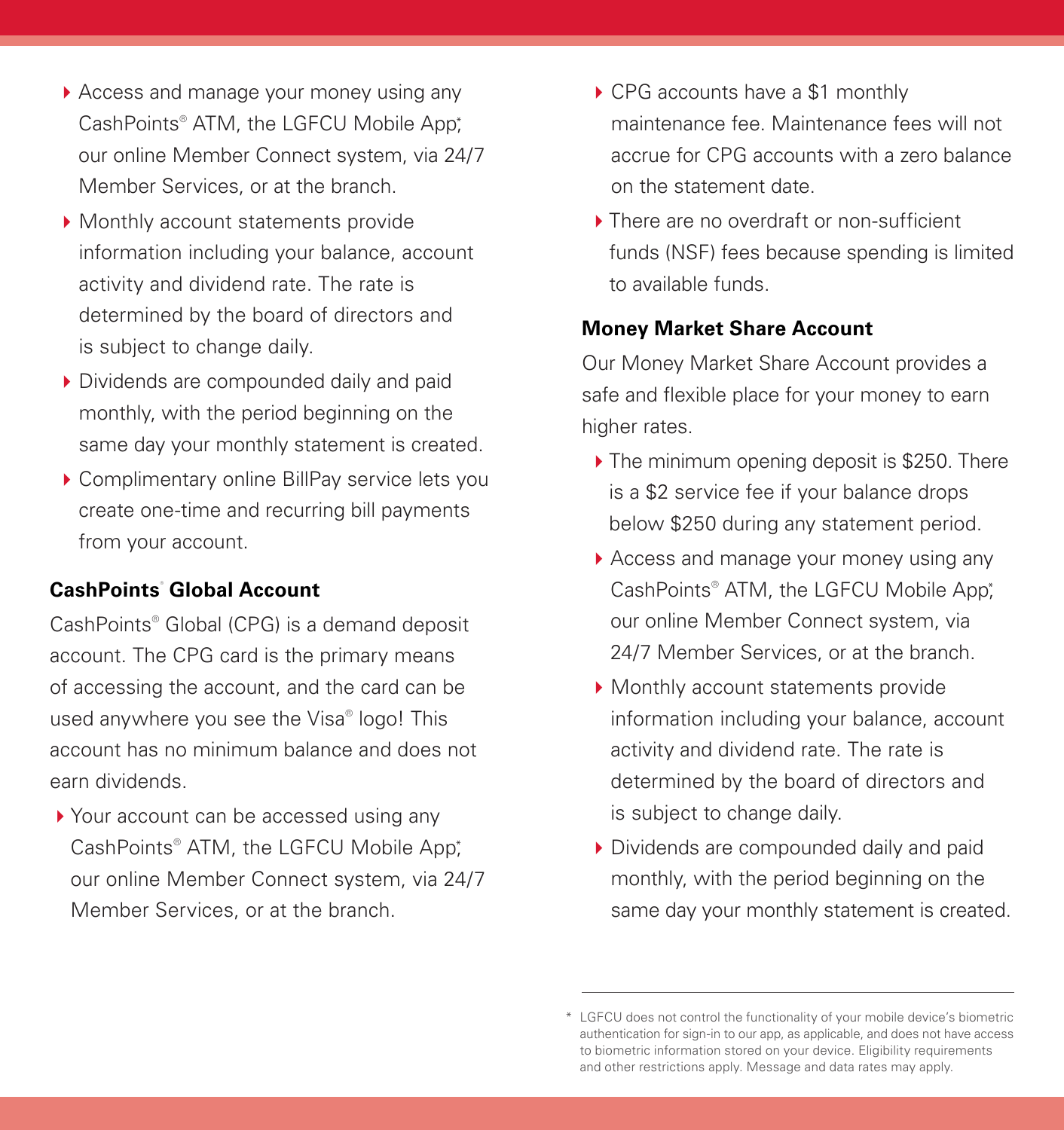▶ You may designate your Money Market Share Account as a protecting account for your LGFCU Checking Account, if you enroll in our Overdraft Transfer Service<sup>\*</sup>

#### **Share Term Certificates**

Share Term Certificates (STCs) are fixed-rate, fixed-term deposits for saving money.

- ▶ You can open an STC with a minimum deposit of \$250. There are no service charges, and your STC can be used as collateral on LGFCU loans.
- ▶ Closed-end terms are available for 6, 12, 18, 24, 30, 36, 48 and 60 months.
- $\triangleright$  STCs feature a fixed-rate dividend that accrues daily and is not compounded. Dividends for all terms automatically transfer monthly to an LGFCU share or deposit account. For terms of 6 or 12 months, you can request that your dividends be paid when the STC matures.
- ▶ No additional deposits can be added to the STC, and no partial withdrawals of principal are allowed, except during the 7-day grace period.
- $\blacktriangleright$  The penalty for early withdrawal includes either 90 days of dividends or all the dividends earned, whichever is less.
- ▶ Depending on what option is selected, LGFCU will provide either a notice of maturity or a pre-renewal notice approximately 14 days prior to the maturity date of your STC. You can renew it, or close it.
- $\blacktriangleright$  If you renew but then change your mind within the 7-day grace period, dividends will be paid from the renewal date to the cancellation date at the existing regular Share dividend rate.

#### **Holiday Cash Club Account**

Save money throughout the year with the Holiday Cash Club Account!

- $\blacktriangleright$  There is no minimum deposit required to open the account, and no service charges.
- Access and manage your money using any CashPoints® ATM, the LGFCU Mobile App; our online Member Connect system, via 24/7 Member Services, or at the branch.
- 4 Dividends compound daily and are paid monthly. The dividend rate is determined by the board of directors and is subject to change daily.

<sup>\*</sup> Funds will be transferred to the Checking Account in \$50 increments from share and deposit accounts, Visa® credit cards and Open-End Signature Personal Loans, and in \$500 increments from Home Equity Lines of Credit. Overdraft transfers occur in whole dollar amounts. Each overdraft transfer is subject to a service fee in the amount of \$0.50. To enroll in Overdraft Transfer Service, log into Member Connect, call us at 888.732.8562, or visit a local branch.

<sup>†</sup> LGFCU does not control the functionality of your mobile device's biometric authentication for sign-in to our app, as applicable, and does not have access to biometric information stored on your device. Eligibility requirements and other restrictions apply. Message and data rates may apply.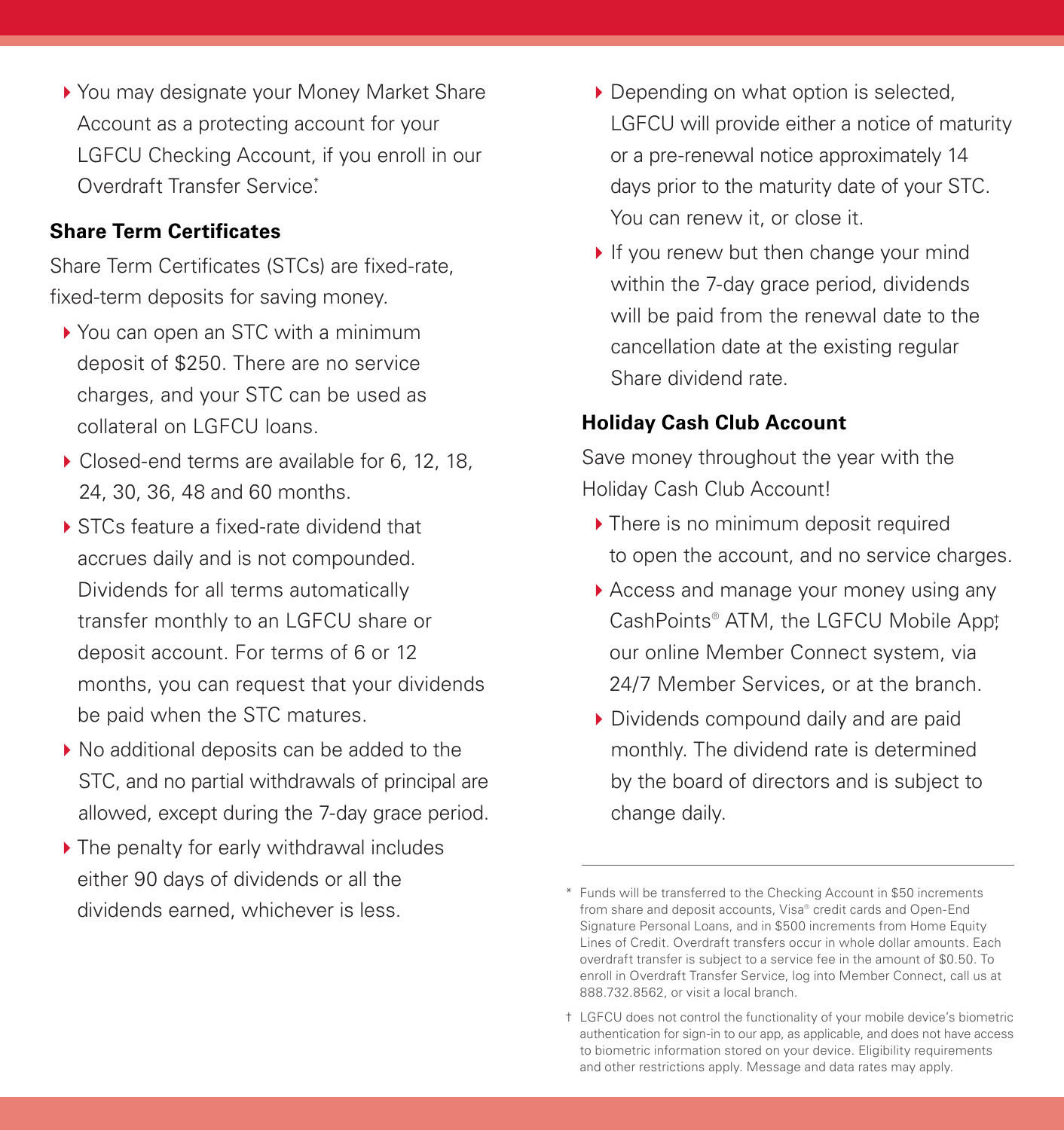#### **Coverdell Education Savings Account**

A Coverdell Education Savings Account (ESA) helps you save for various education expenses.

- ▶ You can open an ESA with a deposit of \$25, and there are no annual maintenance fees.
- $\blacktriangleright$  The designated beneficiary must be an LGFCU member under age 18 or be an adult with special needs. Funds are transferable to another child.
- $\triangleright$  Withdrawals to pay for qualified elementary, secondary and higher education expenses are tax-free and penalty-free, as long as withdrawals do not exceed the actual amount of qualified expenses. Consult your tax advisor for more information.

#### **Health Savings Account**

A tax-advantaged Health Savings Account (HSA) can help you pay for qualified out-of-pocket medical expenses.

- ▶ You do not need to be an LGFCU member to open an HSA, but to access additional LGFCU products, services and membership benefits, you will need to join by opening a Share Account.
- ▶ You can use your HSA to pay the qualified medical expenses for you, your spouse and your dependents.
- ▶ There is no monthly service charge or maintenance fee and no deadline to take money out of the account. No minimum deposit or balance is required to earn dividends on the account.
- ▶ Dividends compound daily and are paid monthly. The dividend rate is determined by the board of directors and is subject to change daily.
- $\blacktriangleright$  There may be tax consequences for nonqualified distributions from an HSA. Consult a tax or financial advisor for additional information.

#### An HSA owner must:

- ▶ Be covered under a High Deductible Health Plan (HDHP), which is a medical insurance plan that meets IRS-defined limits for minimum annual deductible and a maximum out-of-pocket expense cap.
- $\blacktriangleright$  Not be covered by any other major health plan.
- ▶ Not be enrolled in Medicare.
- ▶ Not be eligible to be claimed as a dependent on another person's tax return.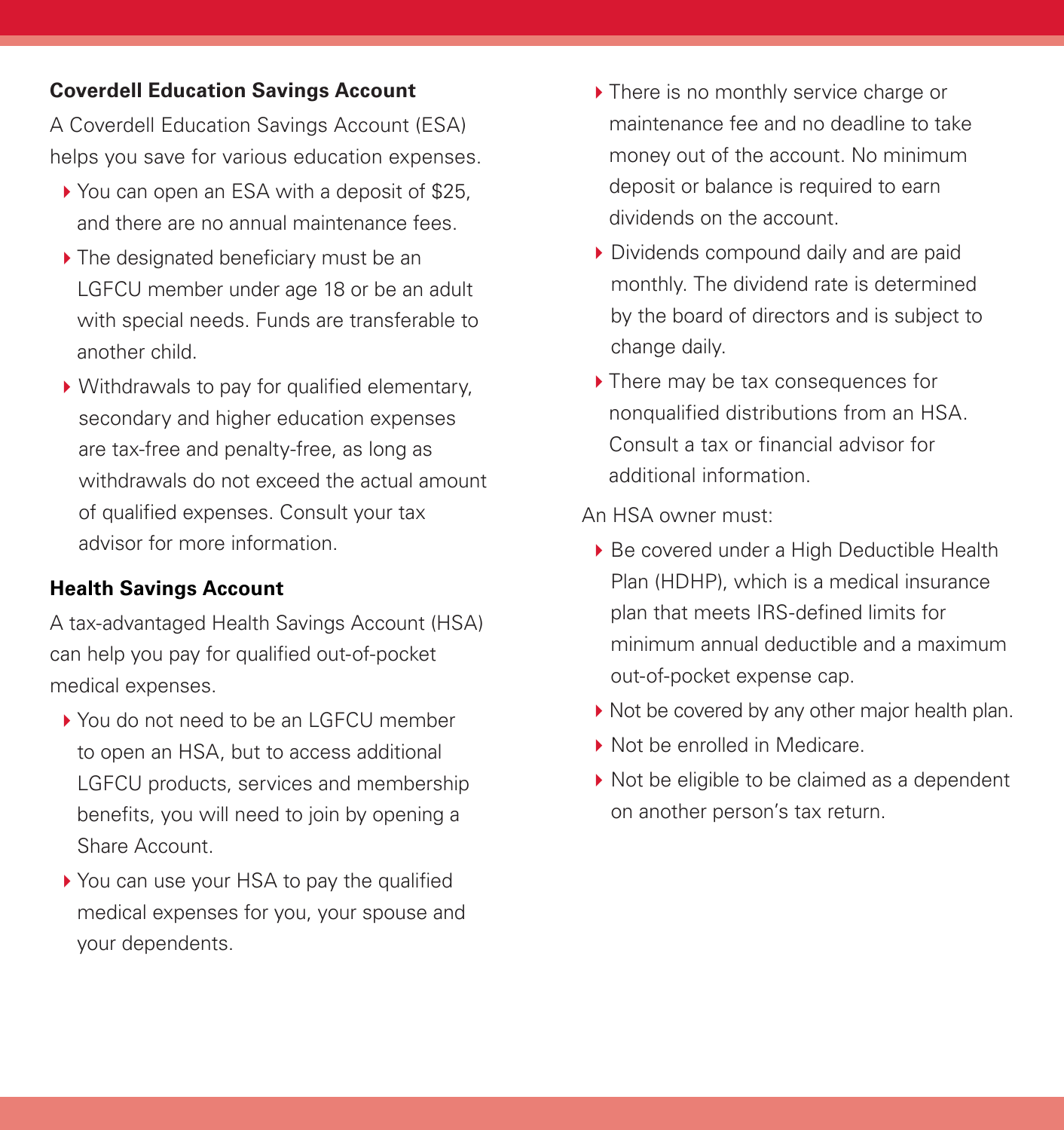#### **Individual Retirement Account**

LGFCU offers a variety of Individual Retirement Accounts (IRA) to help you save for retirement. All of our IRAs require a minimum deposit of \$25, with a \$1 service fee if your balance drops below \$25 on the statement date.

To learn more about our IRA options, visit lgfcu.org or your local branch.

#### **Simplified Employee Pension IRA**

A Simplified Employee Pension (SEP) IRA is ideal for self-employed individuals, nonprofits and small business owners who want to offer a retirement package without the requirements of more complex plans.

- ▶ Employers complete a 5305-SEP agreement and provide each employee with a copy.
- All eligible employees may then open a SEP IRA at their financial institution of choice.
- ▶ The employer will decide annually what percentage of the employee's income to contribute, not to exceed the lesser of 25% or the maximum annual contribution limit set by the IRS.

Visit lgfcu.org/sep for more information.

#### **Roth IRA**

A Roth IRA is a retirement savings account that allows members who are eligible to make contributions with after-tax dollars. Contributions and earnings grow tax-free and qualified distributions are income tax free. Consult your tax advisor for more information.

#### **Traditional IRA**

A traditional IRA is a retirement savings account that offers tax-deferred growth. Unlike a Roth IRA, contributions to a traditional IRA may be tax deductible. Consult your tax advisor for more information.

For more information on comparing the benefits of traditional and Roth IRAs, visit lgfcu.org/compareiras.

#### **Account Ownership Types**

We offer several types of account ownership to give you flexibility in choosing who can access and be responsible for the funds in your accounts.

- $\triangleright$  An Individual Account is titled in the name of one individual member of the Credit Union.
- ▶ A Joint Account is owned by two or more LGFCU members with the right of survivorship.
- ▶ A Payable on Death (POD) Account may be individually or jointly owned. Funds will be released to designated beneficiaries only upon the death of all account owners.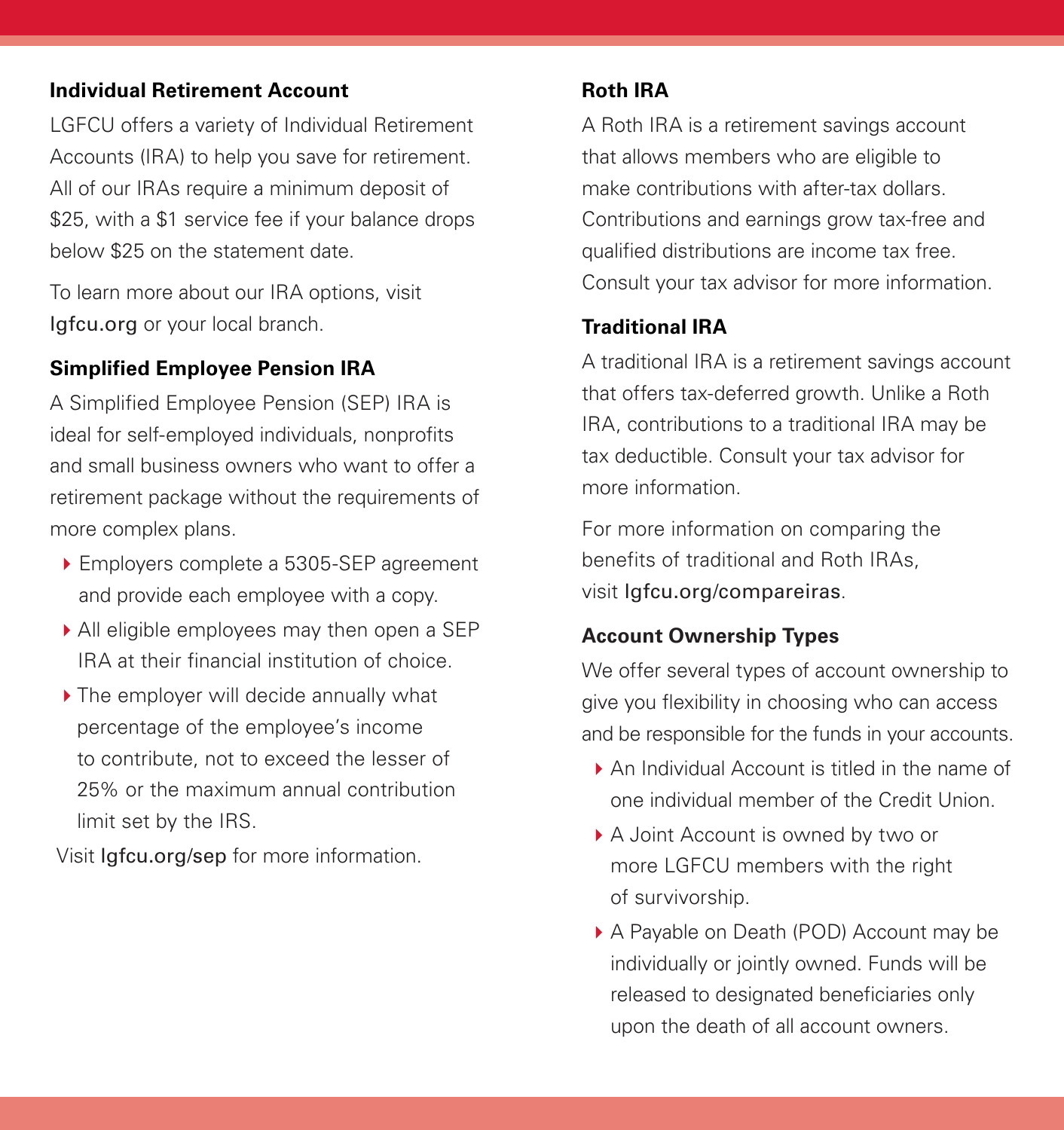#### **Uniform Transfers to Minors Act Account**

The Uniform Transfers to Minors Act (UTMA) allows for an irrevocable gift to a person under 21 years of age. While the funds deposited into a UTMA account are owned by the minor, the adult custodian acts on behalf of the minor and any withdrawals from the account must be used for the benefit of the minor.

- $\blacktriangleright$  To qualify, either the minor or the custodian must be a member of LGFCU. There can be only one custodian and one minor per account. A successor custodian can also be named.
- ▶ Dividends are taxable income to the minor child, not the custodian.
- $\blacktriangleright$  When the minor reaches age 21, the custodian must transfer all remaining funds to the minor.

#### **Personal Agency Account**

A Personal Agency Account allows the account owner(s) to name someone else to act on their behalf as agent on a specific account.

- ▶ When a member is unable to perform account transactions, the agent can deposit and withdraw funds from the account.
- $\blacktriangleright$  The personal agent does not have ownership of the funds in the account.
- $\blacktriangleright$  The personal agent's authority ends upon the request of the account owner(s) or the death of the last account owner.

#### **Trust Deposit Accounts**

Trusts give legal instructions regarding how you want your property and assets to be managed and then passed to your beneficiaries. LGFCU offers both Irrevocable Trust and Revocable Living Trust deposit accounts.

- ▶ The trustee controls the funds in the account.
- ▶ To open Trust Deposit Accounts, the trustee will need to provide trust documentation to LGFCU for review.

#### **Estate Accounts**

An Estate Account is established to provide the representative (who may or may not be the executor) of an estate with an easy way to manage and distribute the estate's property.

- $\triangleright$  The account can be opened only by a personal representative of the estate.
- $\blacktriangleright$  Court documents showing the representative's appointment and a death certificate must be provided at account opening.
- ▶ Online access to the account provides a quick, convenient way to obtain copies of checks for estate settlement.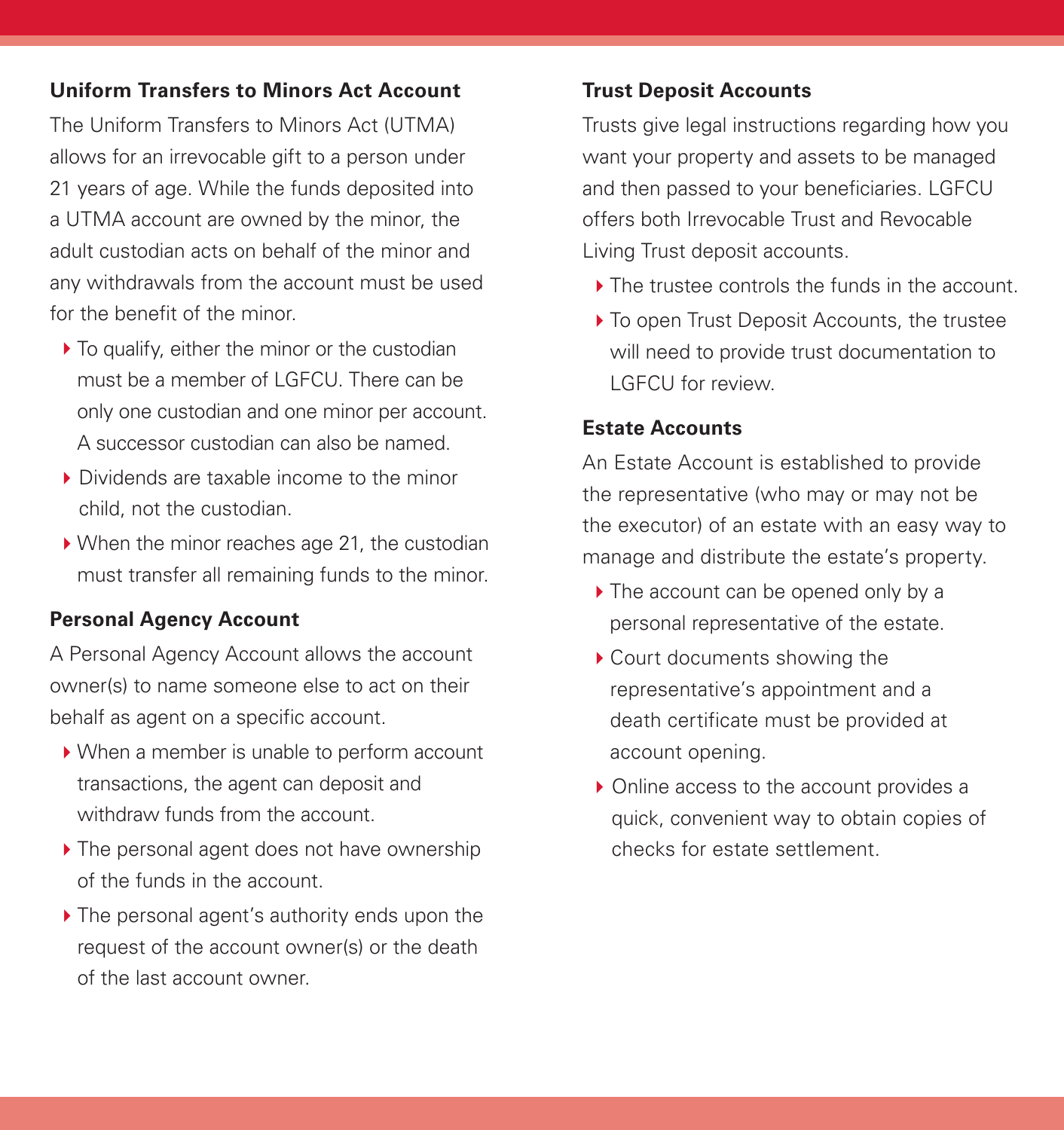#### **Your funds are safe**

LGFCU is federally insured by the National Credit Union Administration (NCUA), a federal agency that administers the National Credit Union Share Insurance Fund (NCUSIF). The NCUSIF, like the FDIC's Deposit Insurance Fund, is a federal deposit insurance fund backed by the full faith and credit of the U.S. Government.

### **Notes**